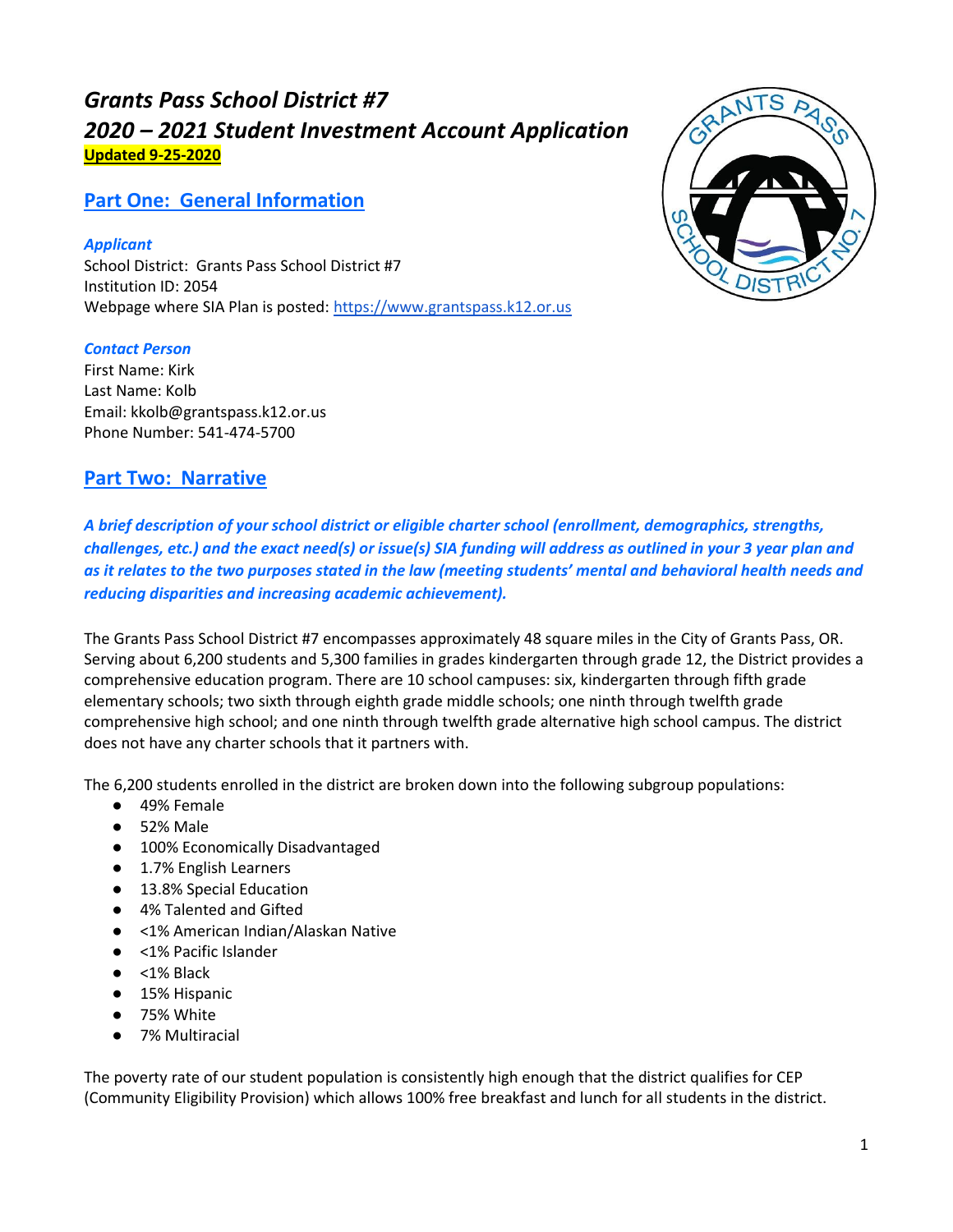Our district has experienced a significant increase in challenging behaviors across our K-12 system over the last six years. The number of major behavioral incidents went up 295% in just our Kindergarten through third grades from 2013 through 2018 and we have seen similar trends across the district. We have worked to add behavior and mental health supports including staff training but we still struggle to meet the needs of these students. We partner with our local county mental health, Options for Southern Oregon, to provide services to students and families on and off campus.

Our overall achievement based on the Smarter Balanced Assessment for language arts and math show improvement but we still lag behind state averages, especially in math. We are also below the state averages in four-year graduation rates as well as five-year completion rates. Consequently, our dropout rate is above the state average. Of all of our student categories, our lowest performing sub groups are our students experiencing homelessness, students experiencing disabilities (Special Education), multiracial students, students in our English Language Learner program, and white males. Consistently, in all areas where we collect data, our homeless and special education populations lag behind our general population. Attendance rates have shown improvement over the last few years, but we are still below the state average for students attending school regularly.

After synthesizing and analyzing all of the staff and community input gathered through this process, three key areas emerged that we want to increase supports for:

- 1) Behavior and Mental Health
- 2) Instructional Time
- 3) Supports for Academic Success

An overarching need for capital projects also emerged as we don't currently have the facility resources or space to implement many of the activities we have planned to address our needs.

# **Part Three: Community Engagement**

### **Overview***: Ensure response includes: who you engaged, frequency/occurrence, how you ensure engagement of staff and each of the focal student groups and their families, key information collected, who partnered with in the engagement efforts.*

The school district provided a number of opportunities to engage our community in establishing priorities for the Student Investment Account dollars. Strategies included public meetings, online surveys, and focus group work. Our public engagement sessions began in September 2019 and continued through February of 2020. These sessions were advertised on our web page and with mass emails. We also met with key stakeholder groups including our Parent Advisory Committee and Team for Inclusion, Equity and Diversity (TIDE). Data from our Continuous Improvement Plan (CIP) as well as our established district goals were shared in these meetings. Input was collected from all participants on how dollars could be invested to impact our district goals and outcomes. All ideas were compiled and common themes were identified which included the following: Behavior and Mental Health, Instructional Time, and Academic Success. An online survey was also utilized to get further input from staff and the community as to what our priorities should be. The survey was available in English and Spanish and was posted on our main website and on each school's website. Focus groups were established to work through the list of ideas from the general sessions and prioritized through the online survey. The focus groups helped to refine the lists and utilized specific protocols to determine the top investment priorities.

In addition to these public opportunities, we did find that important subpopulations were not participating in the public sessions or the online survey. In response to that concern, we reached out to families with students in our English Language program with personal phone calls. We were able to get an additional 17 families to give input on our SSA survey through these one on one conversations. Additionally, we used two of our monthly TIDE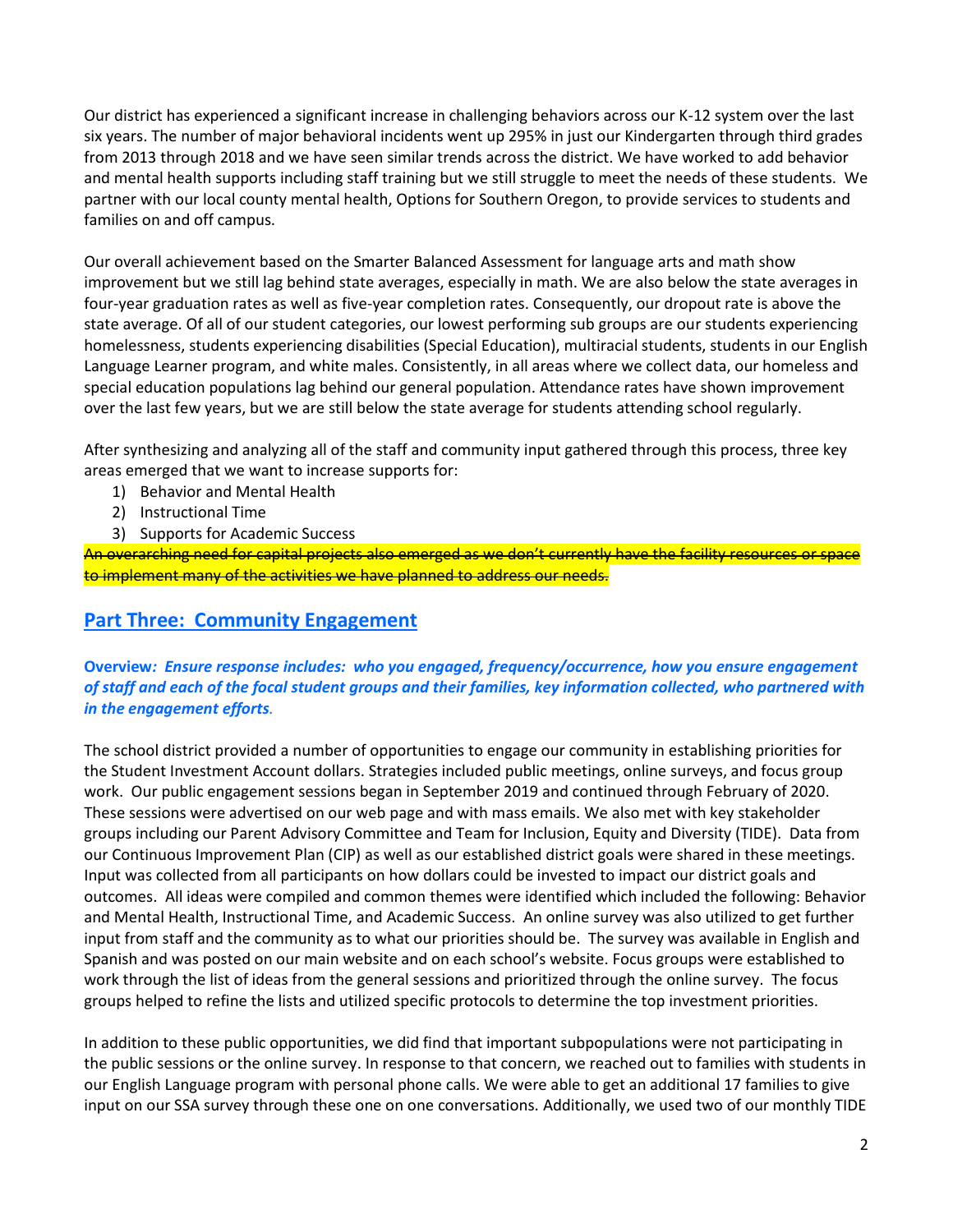(Team for Inclusion, Diversity and Equity) meetings to go over the purpose of the SIA funds, the requirements of the SIA application, review the survey and community meeting results, and evaluate planned activities using the Oregon Department of Education's equity tool. This group is made up of representatives from our Hispanic community as well as staff and students.

Families of Special Education students in Grants Pass School District were personally invited to participate in the family engagement evening sessions during the fall of 2019. Since just a handful of these parents attended the sessions and focus group discussions, the Special Services Department reached out to families by phone. We randomly selected 81 families (10% of our total Special Education population) to call to collect input in an authentic way. The most supported idea from this form of engagement was to offer more opportunities for after school and summer programs.

Families experiencing homelessness were also not seen coming to our community events and so we specifically met with families in this situation to get their input either in person or on our survey tool. A number of families were willing to share their ideas and have their voices heard. While the number was not very high, we wanted to make sure this important part of our population we serve were able to provide guidance to us.

Student input was gathered through the use of the Youth Truth survey and a meeting of the high school Principal Student Advisory (PSA).

Community partners include the Maslow Project, Parent Teacher Associations, building Site Councils, Southern Oregon Education Service District, Juvenile Justice, Options of Southern Oregon, TIDE and AllCare our local Community Care Organization.

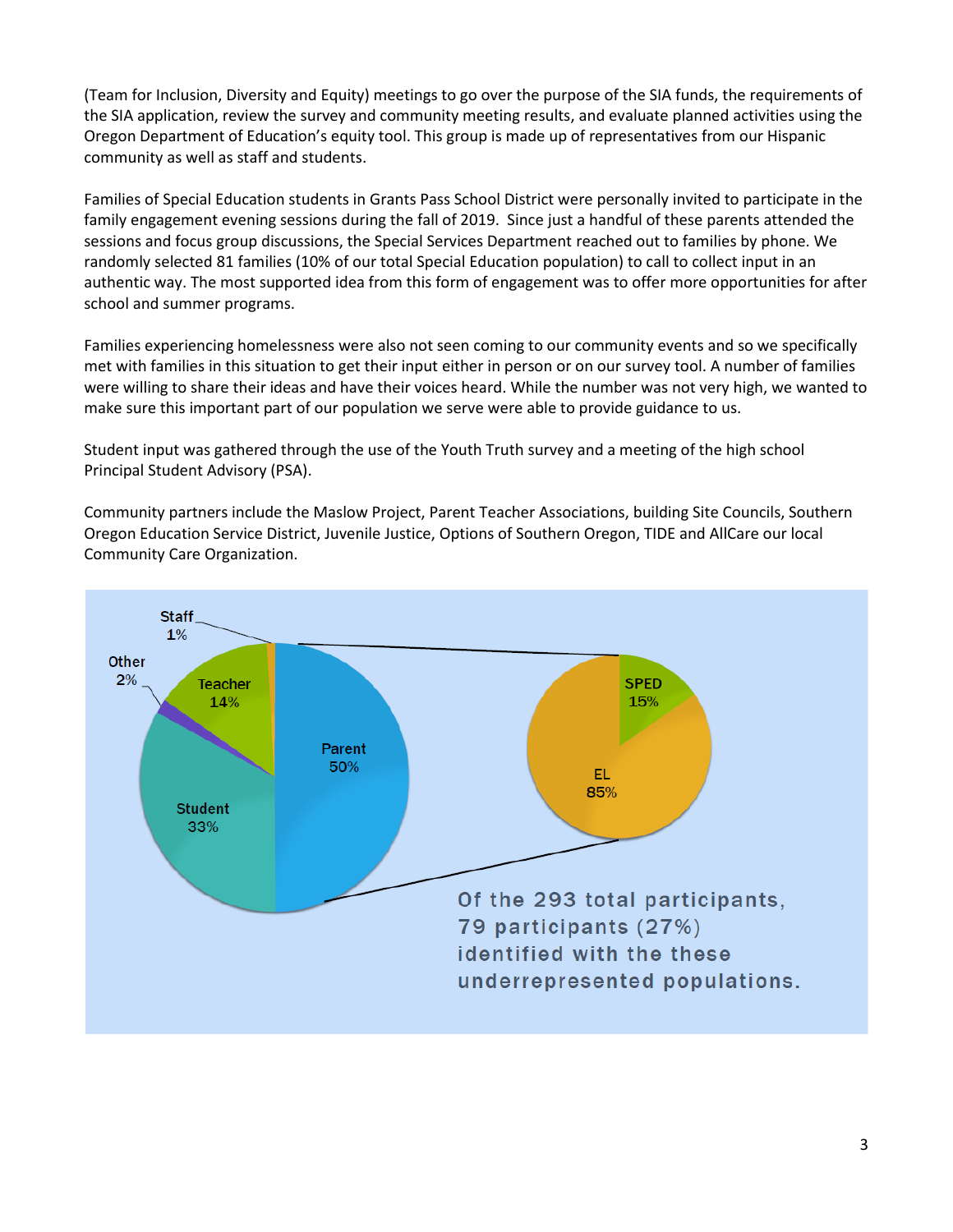*Self Assessment: Share a self-assessment about the quality and nature of your engagement of focal students, families and the staff more broadly. If the goal is meaningful, authentic and ongoing community engagement, where are you at in that process? What barriers, if any, were experienced and how might you anticipate and resolve these issues in future engagement?*

We are proud of the efforts we made to engage our community and learned a lot about our practices as a district in the process. It was clear in the engagement meetings that we need to strengthen our work with our key stakeholders. Although we have many parents that are committed and involved in our improvement efforts, many families feel disconnected or unengaged in the decisions of our district. We will work to include more opportunities for family engagement and input, especially with our focal groups.

With our Special Education students and parents, we experienced low turnout at evening events and a lack of willingness to dialogue via phone. After discussing these barriers, we realized that annual IEP meetings are a natural and authentic avenue for parent engagement that already exists. As we look to continue meaningful and ongoing engagement, we plan to collect input at each IEP this upcoming year.

We will continue to work with our existing Team for Inclusion, Diversity and Equity (TIDE) to review and revise our Student Investment Account (SIA) plan as well as our Continuous Improvement Plan (CIP). The TIDE group is largely made up of representatives from our Hispanic community and families whose students participate in our English Language program. We will ensure there are interpreter services as well as translated documents in Spanish at all meetings. We have two parent liaisons who met with us during the invitation process and informed us that our families prefer to be invited through a paper invitation rather than an electronic invitation. We will increase our school signage in Spanish so as to create a more welcoming environment. Student Town Halls have been utilized and will continue to be a source of information for us on how students are feeling about our efforts for inclusion and equity.

We plan on increasing our partnership with the Maslow Project, contracting for more staff that will work specifically with our families experiencing homelessness. A part of their work will be to gather input on how our current supports are working as well as collecting new ideas.

Though we had representation of many stakeholder groups in our process we plan on broadening the number of participants involved in the final decision making group to include representatives of each of our target groups: families experiencing homelessness, families of a child with a disability and a parent of a student in our English Language Learner program.

#### *What relationships and/or partnerships will you cultivate to improve future engagement?*

We will continue with our key partnerships such as the Maslow Project targeting our homeless families and youth, our Chamber of Commerce in engaging key community members, and faith-based organizations. Our partnership with Options of Southern Oregon is of great support in dealing with the social and emotional issues of our community as well as the Josephine County Juvenile Justice department. Several other community groups such as AllCare (CCO) and Siskiyou Community Health are key partners in our district and provide us great support for the health and welfare of our students.

In the future we will expand our partnership with FACT Oregon, an advocacy group for parents of children with disabilities, to partner with us on targeted focal group meetings. As our Native American populations continue to grow, we will continue attempts at engaging tribal nations in our work. We have been unsuccessful, to date, in our efforts to engage this key partner.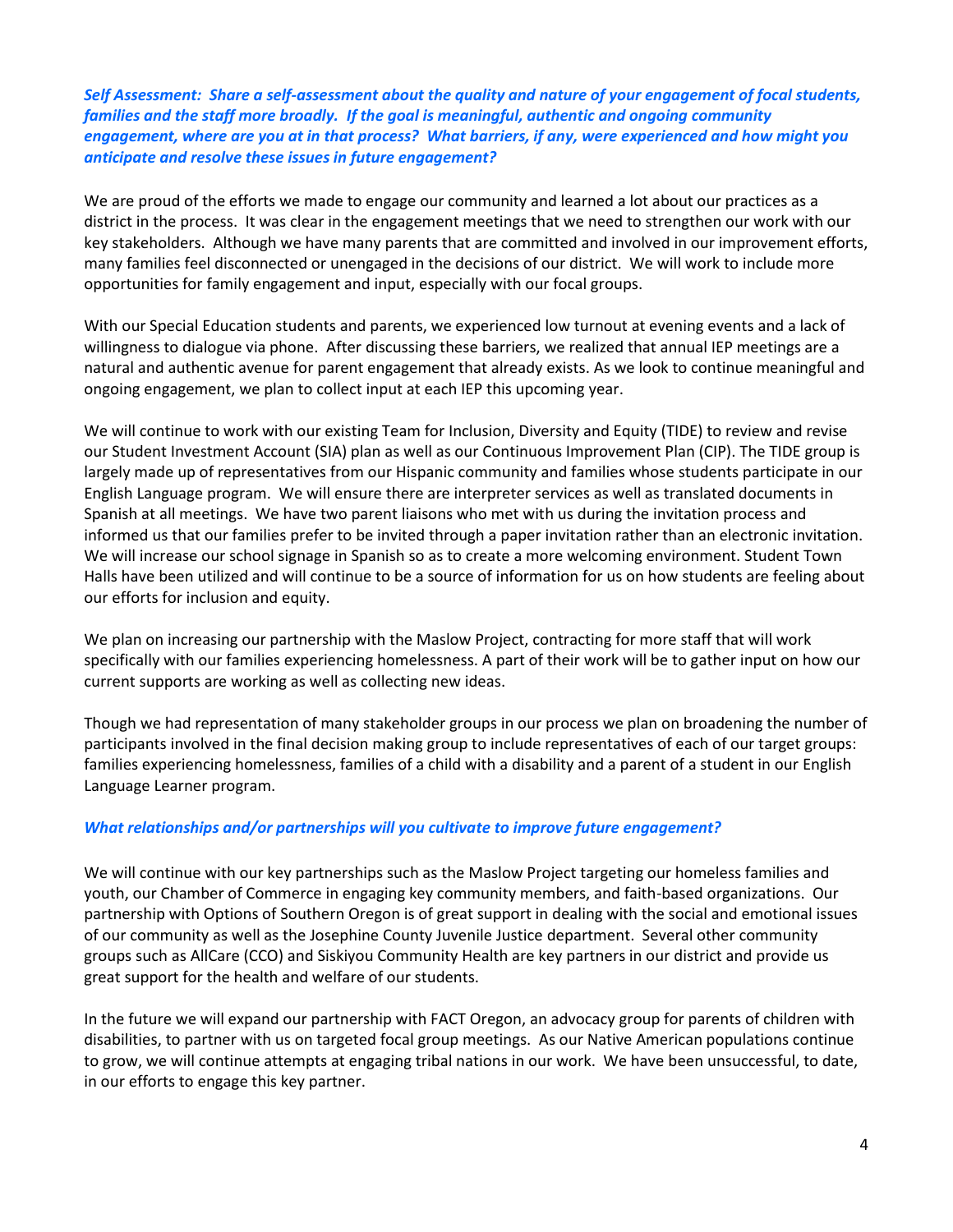### *What resources would enhance your engagement efforts? How can ODE support your continuous improvement?*

While we know that the development of the application and communication of the expectations for the SIA grant process was a lot of work to get off the ground in this first year, ensuring that the timing of communications, expectations, and resources gives districts plenty of time to thoroughly execute the expectations. Also, the timing of the grant budget and application does not line up well with our typical budget timelines given that SSF district estimates are not firm until May, but we have to approve the SIA budget by April. Further guidance and information would be helpful for districts as most of the SIA funds will be allocated to staffing of schools and programs and will incur annual roll-up costs. Our district must invest in adding classrooms to support the implementation of interventions and programs targeted to student needs. Any guidance that could be provided on borrowing money now to do this, and using future SIA dollars for debt service on these projects, would be helpful. We could also benefit from more targeted assistance on how to partner with and engage Tribal representatives. Our Native American subpopulation is small but we still want to gain insight on how to best serve them.

#### *Who was engaged?*

- ☑ Students of color
- $\triangledown$  Students with disabilities
- $\sqrt{\phantom{a}}$  Students who are emerging bilingual
- $\sqrt{\phantom{a}}$  Students navigating poverty, homelessness, and foster care
- ☑ Families of students of color
- $\triangledown$  Families of students with disabilities
- $|$  Families of students who are emerging bilinguals
- $\sqrt{\phantom{a}}$  Families of students navigating poverty, homelessness, and foster care
- ☑ Licensed staff (administrators, teachers, counselors, etc.)
- $\triangledown$  Classified staff (paraprofessionals, bus drivers, office support, etc)

# *How did you engage the community?*

- $|$  Survey(s) or other engagement applications (i.e. Thought Exchange)
- ☑ In-person forums
- $\sqrt{\phantom{a}}$  Focus group(s)
- $\sqrt{\phantom{a}}$  Roundtable discussion
- $|$  Community group meeting
- ☑ Website
- ☑ Email messages
- ☑ Newsletters
- ☑ Social media
- ☑ Community based organizations (nonprofit organizations, civil rights organizations, community service groups, culturally specific organizations, etc.)
- $|$  Tribal members (adults and youth)
- ☑ School volunteers (school board members, budget committee members, PTA/PTO, booster clubs, parent advisory group members, classroom volunteers, etc.)
- ◻ Business community
- ☑ Community leaders
- $\Box$  Other  $\Box$
- ☑ School board meeting
- $\sqrt{}$  Partnering with unions
- ❏ Partnering with community based organizations
- ❏ Partnering with faith based organizations
- ❏ Partnering with business
- ❏ Other\_\_\_\_\_\_\_\_\_\_\_\_\_\_\_\_\_\_\_\_\_\_\_\_\_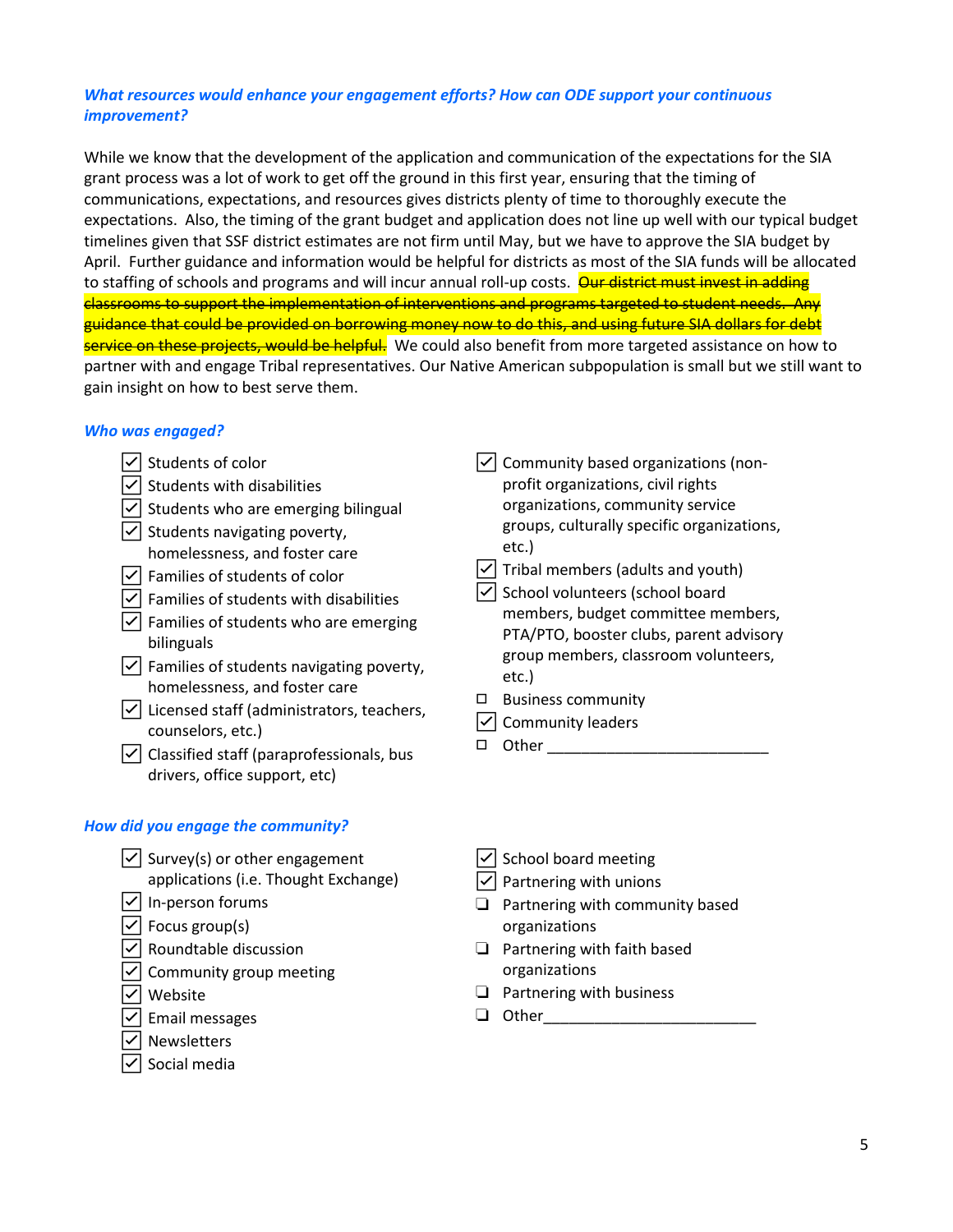#### *Evidence of Engagement*

We have selected the following artifacts to illustrate our community engagement activities. (1) **Staff, Student and Community Engagement Input Sessions Excel File**; From each of the engagement sessions held in September and October we recorded every idea. Each time an idea was suggested it was listed. Each tab on the excel file shows ideas from the various sessions. (2) **Staff, Student, and Community Survey Results**: Once the ideas were generated, common themes were identified. From those themes, we gathered further input on the top priorities by asking stakeholders to rank their top three priorities within each theme. (3) **Work Group Pictures:** Three work groups were identified with all stakeholders invited to participate. In these work groups, protocols were followed to establish priorities within the themes. Data was used from the survey to complete these protocols. (4) **Summary of focal group input**: Because we had limited participation from our Hispanic, Special Education and homeless students and families, we made extra efforts to reach out and connect with them. These summary documents provide information on how input was collected through phone calls and personal meetings. (5) **Power Point of Ideas:** In February, we held a final input session inviting all stakeholders. Staff, students, parents and community members were in attendance. The power point summarizes the suggested investments based on the work that had been conducted up to that point. Further input was collected. This presentation was also shared with our School Board in an open forum as well as our Budget Committee seeking further input and engagement.

#### *Strategies and activities for engaging focal student populations and their families. Describe the STRATEGIES (at least two) that you executed to engage [each of the focal student groups](https://www.oregon.gov/ode/about-us/Documents/HB%203427%20Student%20Investment%20Account.pdf) and their families present within your district and community. Your response should include why the strategies were used.*

As a district we were eager to engage with our community, families, and students to gain insight and feedback on what they believe we are doing well and areas where we can improve. Our strategy was to start with global input, inviting all families and community members to learn about the Student Success Act and specifically the Student Investment Account and then to share ideas on how we can use these funds to improve our current system. We then met in smaller work groups that focused on three areas; Behavior and Mental Health, Instructional Time, and Supports for Academic Success. Members of the work groups were staff, administration and parents/community members. The work from those groups was then shared back out to all stakeholders at open invitation forums.

A supportive strategy was the use of bilingual communication. Documents were translated and available including the community online survey and interpreters were available for community forums.

All were invited and encouraged to attend our input sessions but we quickly recognized that some of our most under-heard focal groups were not present, specifically our HIspanic/Multiracial population, our special education population, and our homeless population. From our district data, we recognize that these three subpopulations are some of our most underperforming. To further engage focal student groups and key stakeholders within these groups we used the following strategies (1) We partnered with our Team for Inclusion, Diversity and Equity (TIDE) to generate ideas for those groups that are marginalized or are facing equity issues in our district. (2) We partnered with The Maslow Project's Homeless Family Liaison to make personal contact with students and families that leveraged off their already established relationships. (3) Our English Language Teacher reached out to our Spanish speaking families. (4) Our Special Education department made personal contacts with families to gather input.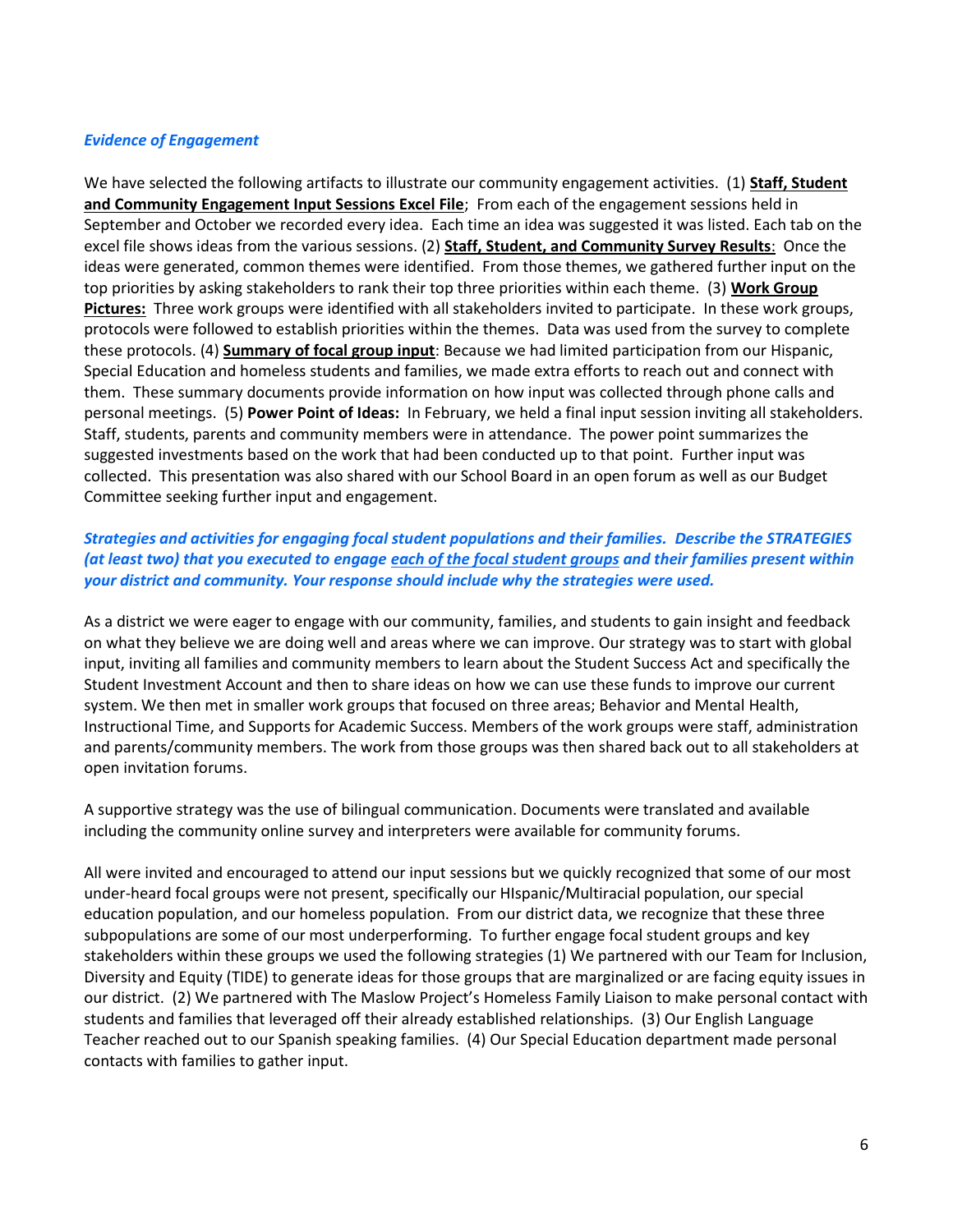#### *Describe the ACTIVITIES (at least two) that you executed to engage each of the focal student groups and their families present within your district and community.*

To reach our focal student groups in a more direct way we used existing systems and relationships to gain input from representatives. We made personal phone calls or had face-to-face individual meetings with individuals from our targeted subpopulations (students with disabilities, students experiencing homelessness, and students learning English).

Our Team for Inclusion, Diversity and Equity (TIDE) was developed over two years ago to address the need for more equitable conversations in our district. This team meets on a monthly basis and we leveraged off of these meetings to gather input on Student Investment Account activities. Each month, we include updates to the School Board using the meetings for both share and gather input. Several of our principals had parent meetings/discussions that gave input on our needed investments.

Our Parent Advisory Council also meets monthly and has representatives from all school sites. This Council gave input and reviewed our District Improvement Plan and our Student Success Act and we will continue to use this group for ongoing input and reflection.

We have and will continue to communicate through targeted emails, mass emails, web page announcements and district social media accounts. We will also continue to use climate and culture surveys such as Youth Truth to gain further insight and information.

## *Strategies and Activities for Engaging Staff: Describe the STRATEGIES (at least two) that you executed to engage staff. Your response should include why the strategies were used.*

Starting in August, local union representatives for both the certified and classified staff reached out to discuss various ways to engage members. We determined that after school input sessions, emails, and online surveys were the best ways to engage staff so as to not take staff out of the classroom disrupting education. In addition, our classified staff engaged in outside meetings, facilitated by union leadership, and sent input to the district from these sessions. Certified leadership provided input via email and meetings on the process. Both groups highly encouraged staff participation in the activities.

At our monthly principal meetings, updates were provided so that principals could inform staff of progress and gain further insight. We also surveyed staff and received numerous emails, phone calls, and suggestions in the process.

#### *Describe the ACTIVITIES (at least two) that you employed to engage staff. Your response should include why the activities were used.*

We held two after hours staff forums to meet with both certified and classified staff in person and review the purpose and guidelines of the Student Investment Account application. Approximately 30 staff members attended. These meetings allowed us to have face to face conversations reviewing the strengths and weaknesses of our K-12 system and identifying potential investments. We conducted an *online survey* that used all the ideas generated from the forums that helped to prioritize the focus and needs. Over 150 staff members responded to the survey. Work groups were established in three areas that included staff. These teams further vetted and prioritized ideas making recommendations for investment. In February, staff were invited to participate in one more community forum where the prioritized needs were presented for further input.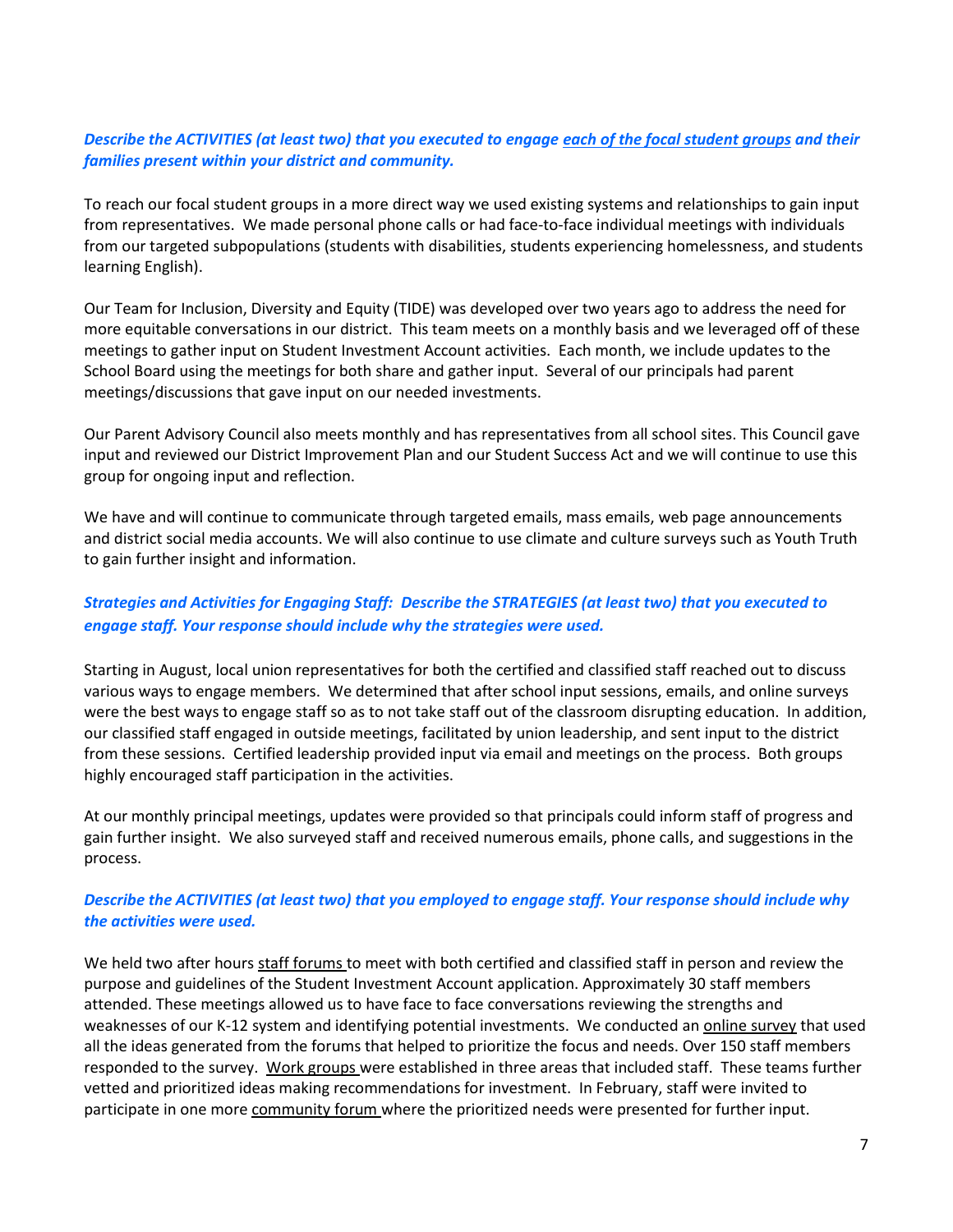#### *Collecting and Using Input: Describe and distill what you learned from your community and staff.*

Through all of the staff and community input it was clear that the number one need for our community is more high quality mental and behavioral health support for our students. Many of the conversations included anecdotal observations of the challenges we have in our classrooms at all levels. Our behavior referral data identifies disruption, defiance, and non-compliance as our top three behaviors that are being addressed at our elementary levels. While suspension of elementary-aged students is rarely utilized, the total district-wide number of out-of-school suspensions and referrals to local mental health providers continues to increase. Additionally, our local [Community Health Improvement Plan](https://jeffersonregionalhealthalliance.org/wp-content/uploads/2019/07/Full-CHIP-FINAL.pdf) (CHIP) identifies behavioral health as one of the highest priorities for our community. Behavior referrals have increased 295% since 2013. In addition, we have also seen an increase in Threat Assessments conducted by staff on students who have made threats to others or to self. Since 2015, Threat Assessments needing to be conducted have increased 900% (from 6 per year to 54 per year) through the 2019 school year. The rates of student dysregulation is creating many more barriers to learning for these students as well as for the students around them in classrooms. Consequently, our partner, Options for Southern Oregon (County Mental Health) has created a special wrap support service to provide increased support from mental health specialists to help attend to this sharp increase. Called a Youth Priority One meeting, this now takes place each week. Addressing this need with programs, curriculum, and additional staff is a high priority activity.



Another clear theme in our engagement work was the need to provide after school, summer school, and extracurricular activities at all grades, K - 12. Our Team for Inclusion, Diversity and Equity (TIDE), emphasized the need for expanded options for our marginalized groups. Providing transportation for all after school and summer school activities was repeated many times during our meetings. Increasing instructional time either after school or during the summer will be a priority activity.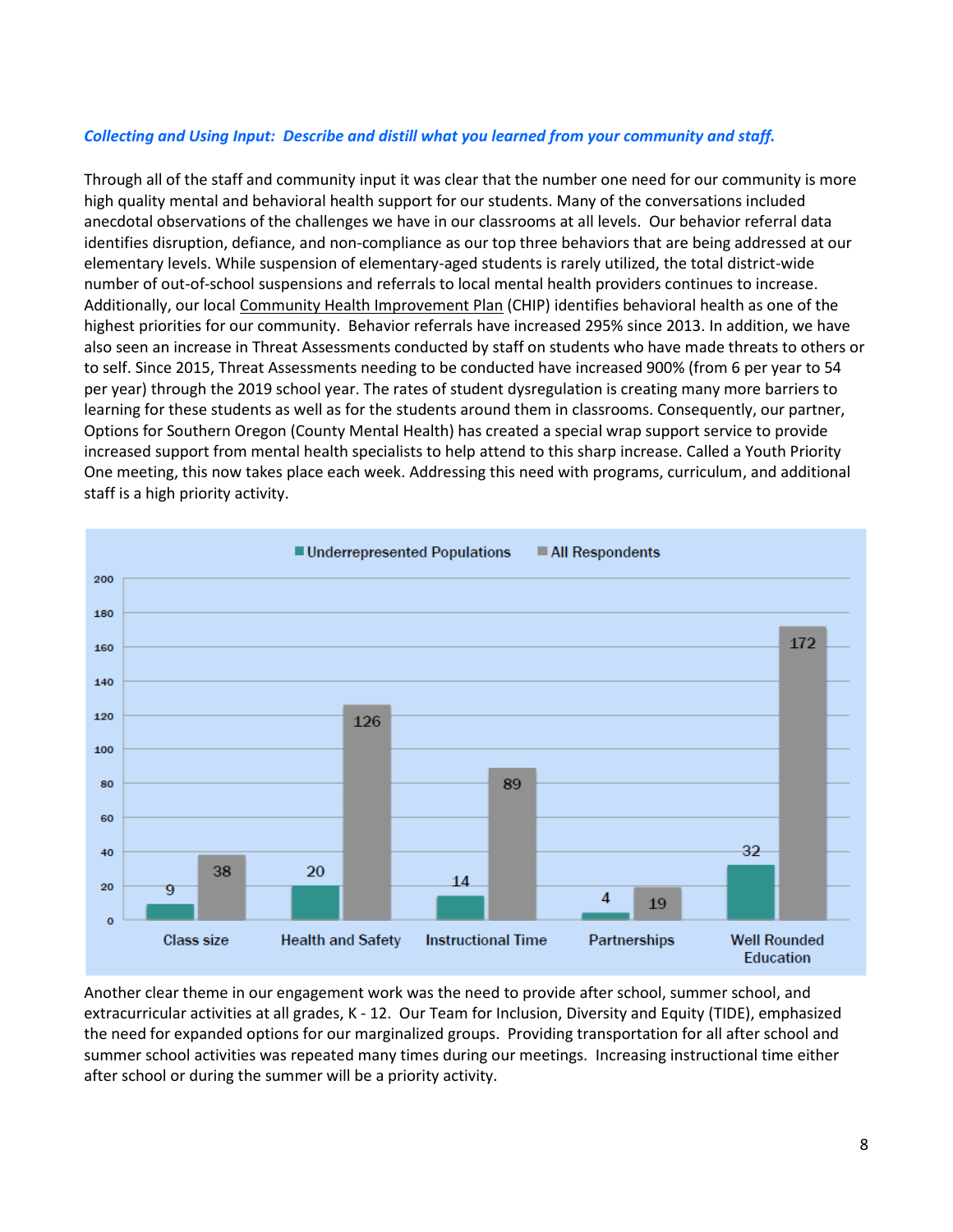Our data clearly demonstrates the need for more support for students in reading, writing, and math. Community input included the need for adding support for students through intervention classes and activities, especially at the middle and high school. In the elementary schools, the need for reducing group sizes in reading and math was also discussed multiple times and became a focus of our investment dollars.

# **Part Four: Data Analysis**

## *Describe the data sources used and how the data informs equity-based decision making.*

Data that is used for the purpose of continuous improvement and identifying goals for our district's continuous improvement plans (CIP) was used throughout the process. This data includes, but is not limited, to the following: reading and math inventories, state assessment results, attendance rates, behavior referrals, freshman on-track data, graduation and completion rate data, climate and culture survey data. Data is disaggregated by subpopulation to assist in making equity-based decisions. Teams of staff and parents review data annually, and monitored throughout the year, to identify district priorities and needs. Math K - 12 has been a major focus for the district over the last few years as our Smarter Balance outcomes are consistently below state averages. We also have a high rate of dropouts (higher than the state average) at the high school and are below the state averages for graduation and completion rates. Attendance is always of concern as students must be present in order to learn and be successful so our efforts have been focused on this data as well.

Data collection for the Student Investment Account included quantitative and qualitative data from SIA surveys, OEA surveys, targeted student and family phone call surveys, Youth Truth Surveys as well as other School Climate surveys. Feedback from our focal student populations was heavily considered in the prioritization of SIA investments.

Our district improvement plan and the SIA investments are aligned. There is also alignment between our High School Success plan and the SIA investments.

# **Part Five: SIA Plan – Key Elements including Outcomes, Strategies and Priorities**

*The SIA plan must be for three years. In this section, you'll be required to upload and share how you applied an [equity lens](https://www.oregon.gov/ode/StudentSuccess/Documents/Appendix%20B%20-%20ODE%20Equity%20Lens.pdf) or tool in your engagement, planning and decision making. OUTCOMES (the changes you are trying to cause): What changes do you hope will happen over the next three years by executing your SIA plan? Are you having the impact you were hoping for on the people or groups you are engaged or partnering with? What are you seeing and learning? What would you like to see happening***?**

### Our identified outcomes are:

- 1. Build adequate learning spaces that are necessary to Increase educational opportunities and provide relevant, meaningful, and equitable instruction, interventions, and programs
- 2. Increase student achievement in K 12 math and language arts as measured by the Smarter Balanced Assessment and district data monitoring tools
- 3. Increase support of student behavioral and mental health needs to ensure students are more regulated and ready for learning.
- 4. Increase opportunity and educational access for all students and specifically removing barriers for underachieving subpopulations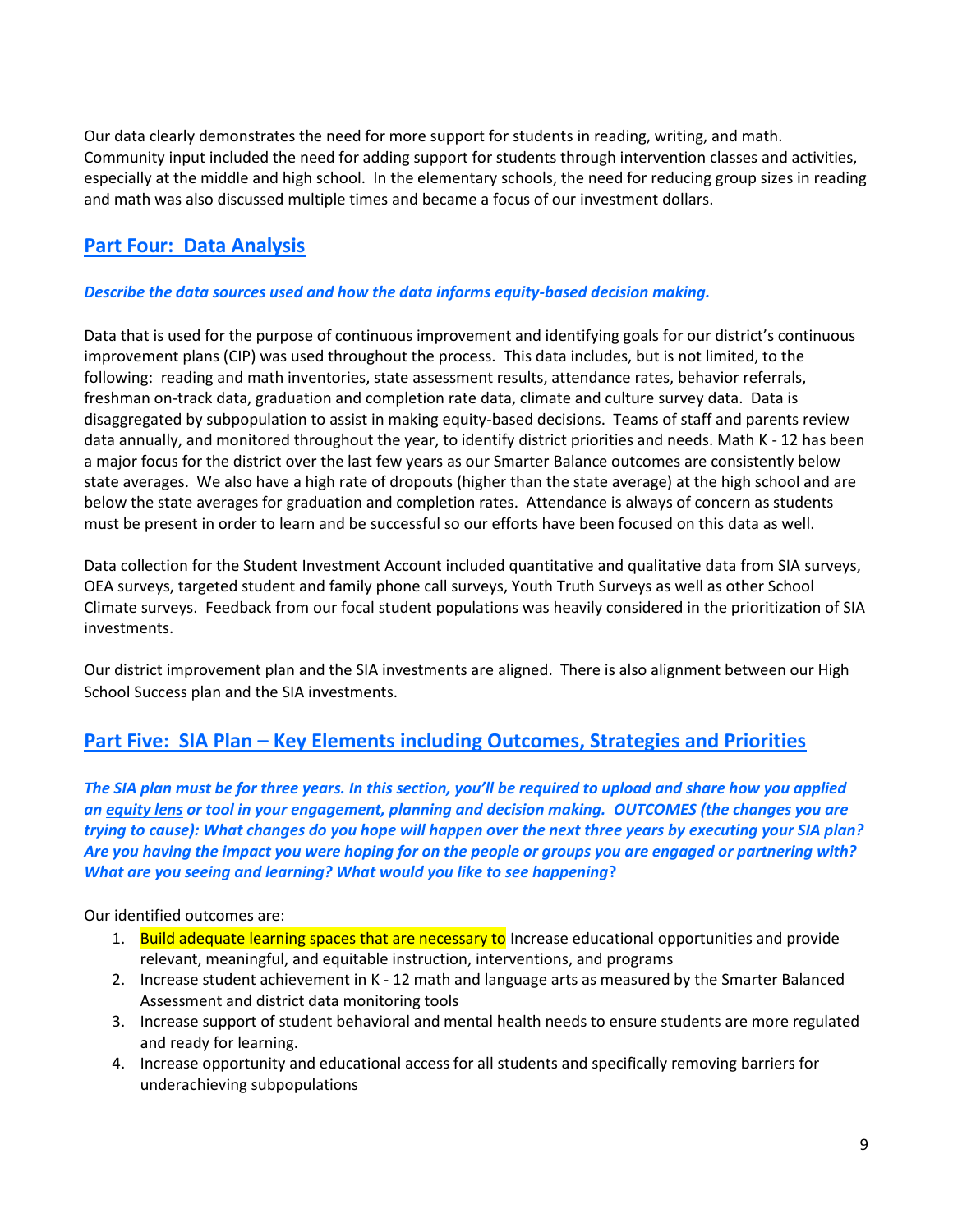Our Student Investment Account (SIA) plan is directly linked to our District Continuous Improvement Plan (CIP). The following are the CIP outcomes directly linked to SIA outcomes.

- Annually, we will increase the number of students graduating within 4 and/or 5 years with a high school diploma (regular, modified, extended) and increase our overall completion rate for both the 4 and 5 year cohorts. In addition, we will expand opportunities for students seeking a regular diploma beyond the 5th year in an effort to help more students complete.
	- o 9<sup>th</sup> Grade On Track Data to increase from 81.4% to 83%
	- Percent of regular attenders to increase from 83.9% to 85%
	- Drop out rate to decrease below state average.
- 5<sup>th</sup> and 8<sup>th</sup> grade math benchmark outcomes on SBAC will increase by 5% or more each year from baseline of 41.9% at  $5^{th}$  grade and 39.4% at  $8^{th}$  grade.
	- $\circ$  iReady EOY Math results to increase K 5<sup>th</sup> grade by at least 2% from previous year.
	- $\circ$  Imagine Math EOY math results to increase 6<sup>th</sup> 8<sup>th</sup> grade by at least 2% from previous year.
- Reduce overall student behavior referrals annually; identified at-risk behavior groups will receive targeted, evidence-based interventions.
	- Percent of regular attenders to increase from 83.9% to 85%
	- Behavior referrals decreased at each location as well as the number of referrals earned by individual students
	- Risk Assessments decreased district wide

# *STRATEGIES (inform long-term goals have a theory of action or impact, and consider resources, context, people and timeline.): What means (strategies) will be used to create change in your district or eligible charter school?*

Our strategies are identified as:

1. Increase opportunities for learning in spaces that support student learning

- a. IF we build more spaces for classrooms and teachers, THEN we can provide more high interest elective classes and intervention supports, AND student engagement and academic achievement will be improved.
- 2. Build in more intervention supports for students in elementary, middle school and high school Mathematics and English Language Arts as well as high interest class opportunities.
	- a. IF we employ a data programmer who can assist us in mining data in a more efficient way, THEN we will be able to have teacher teams more quickly respond to the needs of students.
	- b. IF we increase the number of elective and intervention teachers, THEN skill gaps for students will decrease, AND students will become proficient in these core classes.
	- c. IF we institute  $9<sup>th</sup>$  Grade Success Teams THEN staff will respond to student deficit skills with targeted interventions AND more 9<sup>th</sup> grade students will be considered "on track" at the end of the school year.
	- d. IF we implement our district instructional framework by utilizing AVID strategies and other best practices in education in the classroom, THEN students will learn strong study skills AND habits designed to increase content area understanding.
	- e. IF we implement and support the K-5 elementary math program (Ready Classroom) THEN staff will have resources better aligned with state standards AND student math scores will increase as measured by iReady and SBAC.
	- f. IF we implement and support the  $6<sup>th</sup> 8<sup>th</sup>$  grade newly adopted core math program (EdGems) THEN staff will have resources better aligned with state standards AND student math scores will increase as measured by Imagine Math and SBAC.
	- g. IF we increase staff understanding of state standards and mathematical practice standards by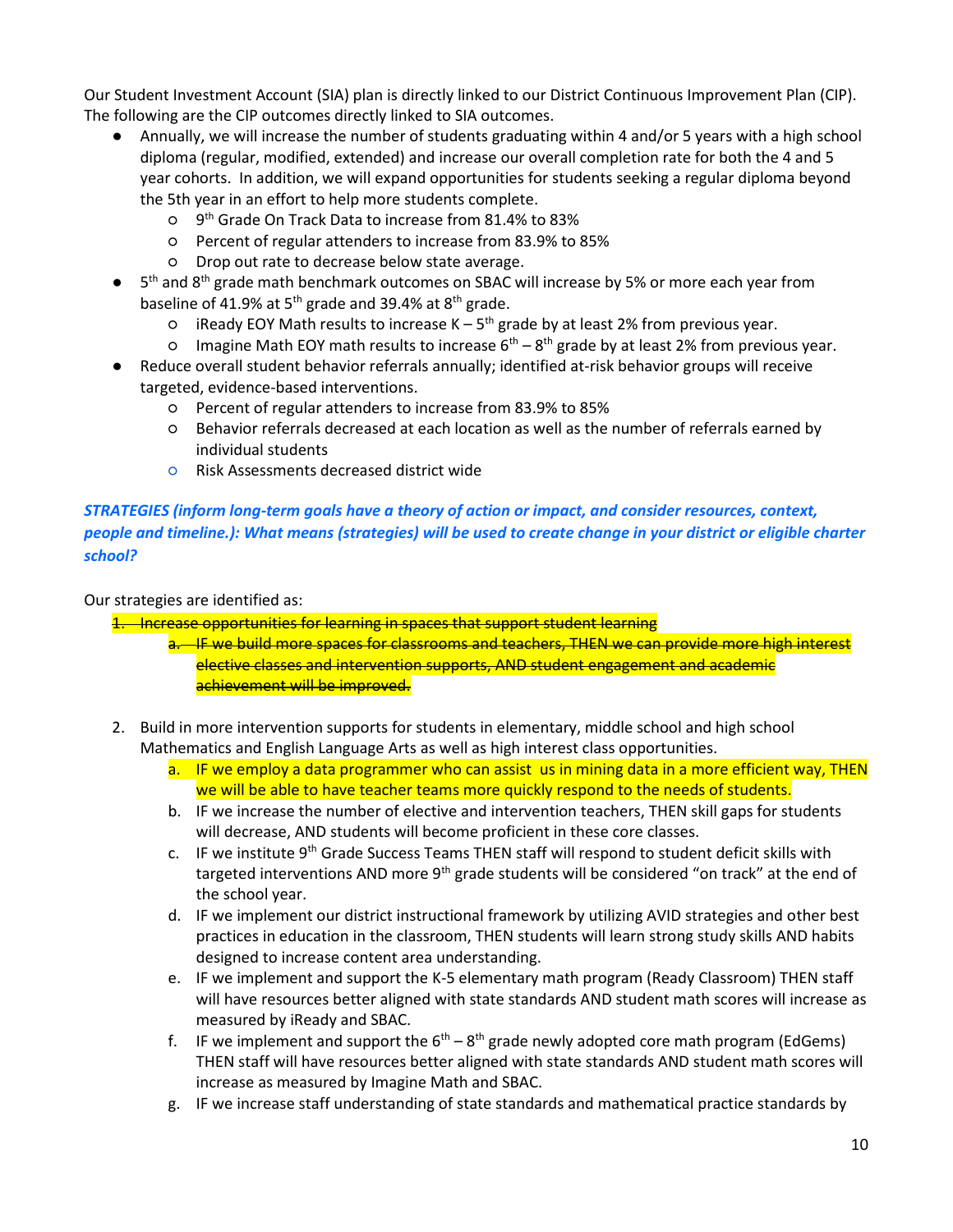working with knowledgeable consultants THEN teachers will be better equipped to improve instructional practices AND student outcomes will improve as measured by SBAC, iReady, and classroom assessments.

- 3. Provide mental and behavioral support programs for our most at risk students.
	- a. IF we increase qualified staff to provide mental health strategies and supports for at-risk students THEN student regulation will increase AND students will better be able to access school content.
	- b. If students attend school regularly, then more opportunities to stay on track for learning will be achieved.
	- c. If we develop targeted, evidence-based intervention behavior programs at elementary and middle school, then students will have supported instruction for developing their self-regulation skills.
	- d. If we provide professional development in evidence based behavior practices (Collaborative Problem Solving, Positive Discipline, functional behavioral assessments), then staff will have tools and common vocabulary to support all students in self-regulation.
	- e. If we revitalize our Positive Behavior Intervention System for all schools K -12, then we will create consistent routines and expectations. School culture will be enhanced and students will feel safe, engaged and supported by competent, caring adults.
- 4. Create more instructional time and opportunities by extending programs beyond the school day and the school year as well as reducing costs and transportation barriers to participation in classes and extracurricular activities.
	- a. IF we increase after-hour academic opportunities, providing food and transportation, THEN a significant parent barrier would be removed AND more students will be able to attend these supports and meet their academic standards.
- 5. Develop strong relationships with students and families to increase attendance and participation and remove barriers for targeted populations.
	- a. IF we increase the level of behavior and nursing support and Equity Diversity, Inclusion staff to connect with students and families and problem-solve barriers, THEN targeted populations will feel connected and safe at schools AND their attendance and participation in school will increase.

### *STRATEGIES: What spending priorities have you decided to focus on for the next three years?*

The SIA investments will assist us in completing the work outlined in our Continuous Improvement Plan. We do recognize that the SIA dollars alone will not accomplish the goals and we will need to consider our spending priorities across the board for all district funds.

# *STRATEGIES: What evidence or theory of action have you considered that indicates this strategy will bring about the changes you are targeting?*

The state Quality Education Model (QEM) suggests that if properly funded and if districts align their resources towards the evidence that the QEM is built from, that schools would see an increase in student success that should translate to increased graduation rates. The evidence cited in the initiative include attendance, collaboration with early learning, attention to the social and economics of the community, attention to the race and ethnicity, and individualizing instruction for students. Specifically called out in the 2017 report are Native American, low-income, and males who are particularly at risk and "face additional barriers to graduation."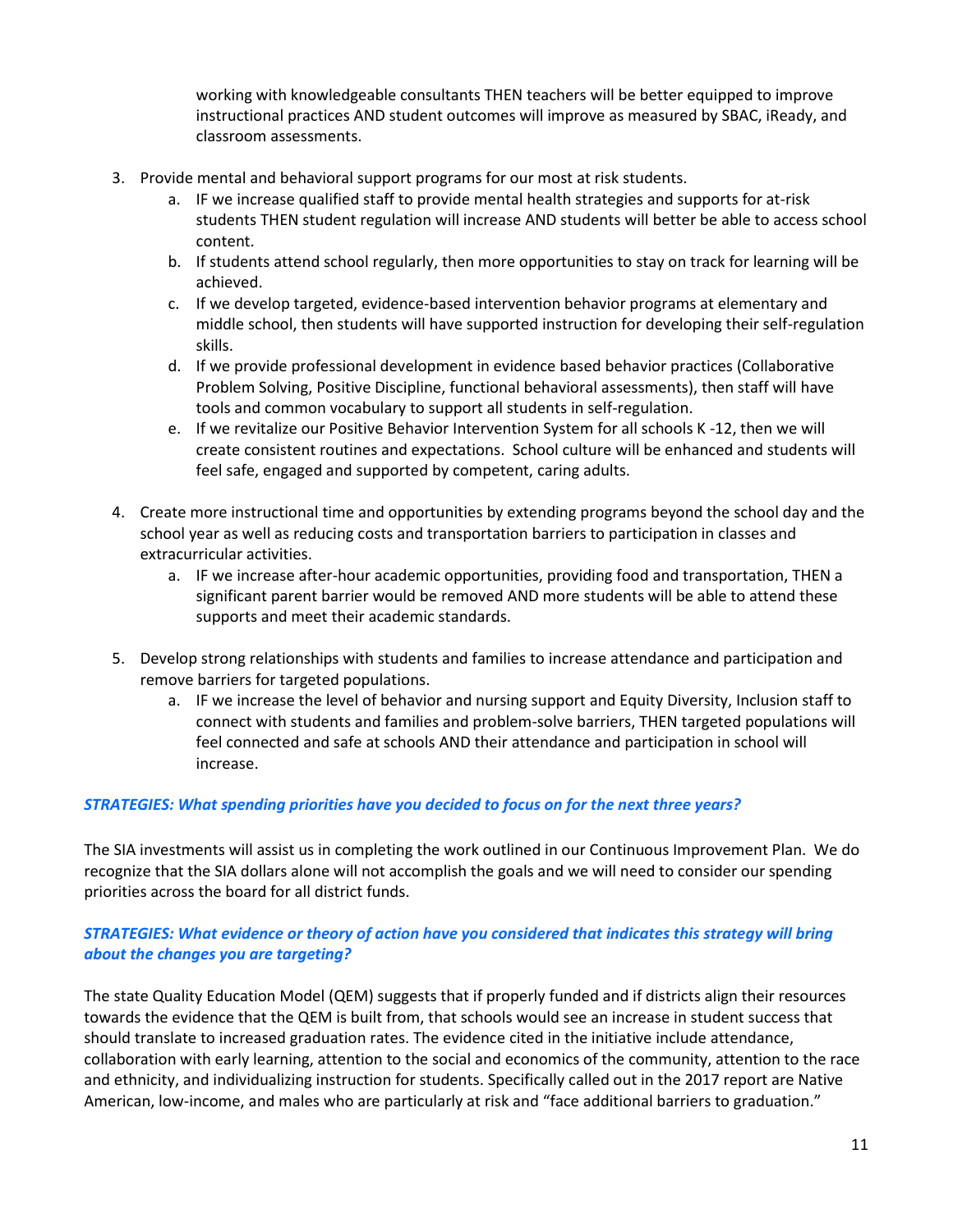In addition to the QEM guidance, our other theory of action centers around being trauma-informed. Since the 1998 publication of the Adverse Childhood Experiences Study, our knowledge and understanding of the impact to the human body based on what it is exposed to during development, has provided a significant shift in our approach to helping all students learn. Training around how the brain works in combination with programs and methods that attend to children who have been exposed to adversity to such an extent that it is impacting their ability to learn in a traditional classroom setting has been highly influential in how we deliver instruction. We now know that this physiological adaptation to adversity impacts two out of three children. Other techniques are required to help students learn self-control and self-regulation in order for their brains to be ready for learning.

Initial work in this area in the district is beginning to show results as students are able to regulate in such a way that they are finding more success in our classrooms. Given the evidence behind the programs and changes we will be implementing through the Student Investment Account dollars, we are confident that we will move toward success for all students.

# **ACTIVITIES** *(more concrete and are oriented to smaller steps or shorter-time frames…specific actions, activities and investments.): (This is considered your budget narrative)* **What activities and investments are you planning to make to advance your priorities?**

| <b>Activity</b>                                                                              | Explanation                                                                                                                                                                                                                                                                                                       | Cost        |
|----------------------------------------------------------------------------------------------|-------------------------------------------------------------------------------------------------------------------------------------------------------------------------------------------------------------------------------------------------------------------------------------------------------------------|-------------|
| <b>Build Elementary,</b><br>Middle School, and<br><b>Alternative Ed</b><br><b>Classrooms</b> | In order to facilitate the programs identified as high priorities, space is<br>needed at several locations (North and South Middle School, Gladiola,<br>Riverside Elementary and the District Office). This additional space<br>will house new programs and classes.                                              | \$1,400,000 |
| <b>Hire Behavior</b><br>Intervention<br><b>Specialists</b>                                   | This will allow the District to have a Behavior Intervention Specialist<br>full time at each of the six elementary schools.<br>http://www.ascd.org/publications/educational-<br>leadership/oct18/vol76/num02/SEL@-What-the-Research-<br>Says.aspx#.Xm08-kp4g7U.email                                              | \$322,886   |
| <b>Hire Stepping</b><br><b>Stones Teacher</b>                                                | Expansion of the District's Stepping Stones program. This site based<br>program was implemented to provide intervention for elementary<br>students displaying extreme behaviors. This program has been very<br>successful so the District is proposing expanding to provide this<br>opportunity to more students. | postpone    |
| <b>Hire Stepping</b><br><b>Stones Educational</b><br><b>Assistants</b>                       | <b>Additional Educational Assistants to support teachers and students</b><br>participating in the Stepping Stones program.                                                                                                                                                                                        | postpone    |
| <b>Contract services</b><br>with Options for<br><b>Stepping Stones</b>                       | The District partners with Options - a local mental health services<br>provider for skills trainers in the Stepping Stones program. These<br>services are invaluable to meeting the needs of our students.                                                                                                        | postpone    |
| <b>Hire Elementary</b><br>Dean                                                               | Additional certified staff member for behavioral and instructional<br>support for the elementary schools who host behavioral programs.                                                                                                                                                                            | postpone    |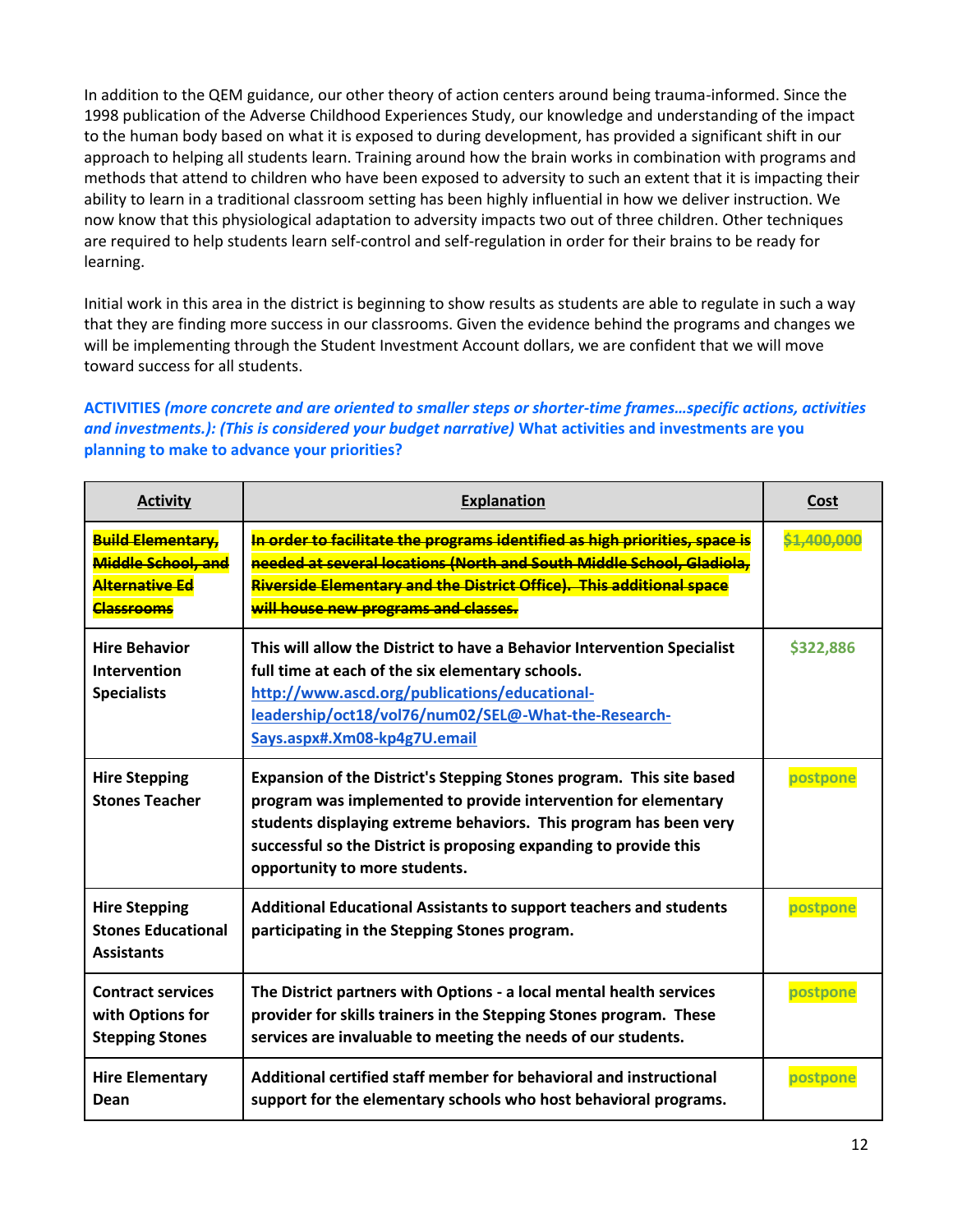| <b>Expand Maslow</b><br><b>Project Partnership</b><br>(contracted service)                                                  | The District partners with The Maslow Project to provide services to<br>our homeless population and we are proposing to double the amount<br>of contracted service.                                                                                                                                                                                                                                                                        | \$50,000    |
|-----------------------------------------------------------------------------------------------------------------------------|--------------------------------------------------------------------------------------------------------------------------------------------------------------------------------------------------------------------------------------------------------------------------------------------------------------------------------------------------------------------------------------------------------------------------------------------|-------------|
| <b>Hire Equity</b><br><b>Diversity Inclusion</b><br>Coordinator                                                             | Hiring a Coordinator for our equity work is a high priority. We have<br>conducted all staff training and initiated good work in this area but a<br>coordinator is necessary to direct the work further; working with<br>individuals and groups of students, staff, and community to bring<br>greater awareness and understanding. This coordinator will be<br>charged with identifying and removing barriers for students and<br>families. | \$109,000   |
| <b>Hire Special</b><br><b>Education</b><br>Coordinator                                                                      | Special Education students in D7 comprise 13.3% of our student<br>population. The addition of the Special Education coordinator will<br>provide extra support to the schools in designing and delivering<br>services to these students who have an IEP and the special programs<br>they are enrolled in.                                                                                                                                   | \$116,435   |
| <b>Hire Discovery</b><br>Program<br><b>Educational</b><br><b>Assistants</b>                                                 | Educational assistants for the Discovery Program; a middle school<br>program for students who are at risk of dropping out.                                                                                                                                                                                                                                                                                                                 | postpone    |
| <b>Expand Summer</b><br><b>School offerings at</b><br><b>Elementary and</b><br><b>Secondary schools</b>                     | Increase the school year for some students by offering robust summer<br>program opportunities and include transportation.                                                                                                                                                                                                                                                                                                                  | postpone    |
| <b>Add After School</b><br>Programs at<br><b>Elementary and</b><br><b>Secondary schools</b><br>with transportation<br>added | Keep students engaged in school by offering tutoring, clubs, and credit<br>retrieval opportunities after school, and provide transportation.                                                                                                                                                                                                                                                                                               | postpone    |
| <b>Hire Additional</b><br><b>District Nurse</b>                                                                             | Currently, our district has only one school district nurse. Hiring an<br>additional nurse will get us closer to the recommended student: nurse<br>ratios.                                                                                                                                                                                                                                                                                  | \$96,009.00 |
| <b>Remove Class Fees</b>                                                                                                    | Removing class fees for courses such as art and culinary will ensure<br>that economic barriers are not limiting the opportunities for students.                                                                                                                                                                                                                                                                                            | postpone    |
| <b>Hire additional</b><br>teachers for Math<br>and English<br><b>Language Arts</b><br>Intervention at                       | To provide academic intervention classes for students who are not<br>meeting academic benchmarks in reading, writing, or math.<br>(https://ies.ed.gov/ncee/wwc/PracticeGuide/8)                                                                                                                                                                                                                                                            | postpone    |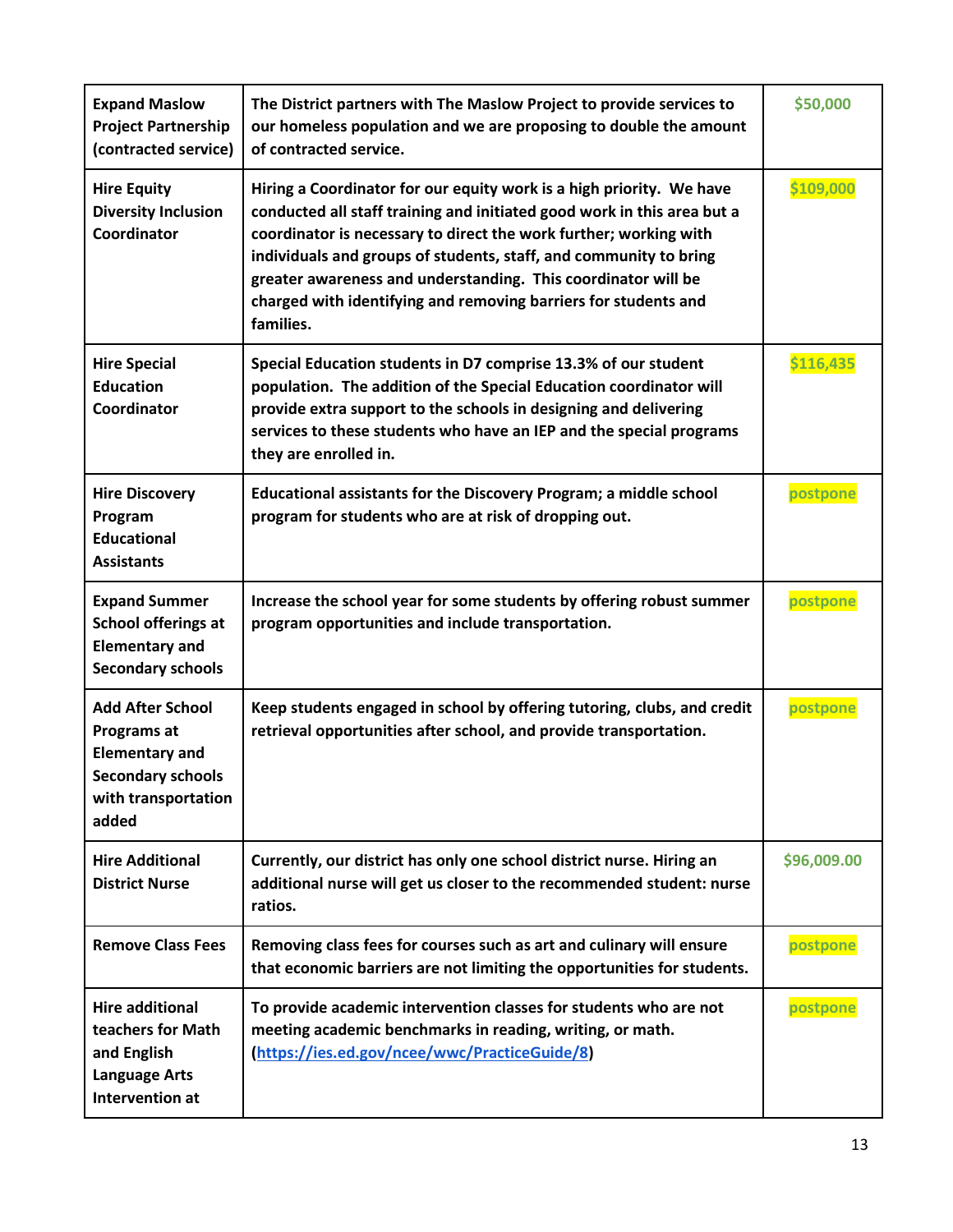| <b>Middle School</b><br>. |  |
|---------------------------|--|
|---------------------------|--|

| <b>Hire additional</b><br>teachers for Math<br>and English<br><b>Language Arts</b><br><b>Intervention - High</b><br><b>School</b>                        | To provide academic intervention classes for students who are not<br>meeting academic benchmarks in reading, writing, or math.                                                                                                                                                                                                                                                     | \$188,669    |
|----------------------------------------------------------------------------------------------------------------------------------------------------------|------------------------------------------------------------------------------------------------------------------------------------------------------------------------------------------------------------------------------------------------------------------------------------------------------------------------------------------------------------------------------------|--------------|
| <b>Hire additional staff</b><br>to offer high<br>interest electives at<br>middle and high<br>school                                                      | The addition of interesting and relevant electives to increase student<br>engagement in school.                                                                                                                                                                                                                                                                                    | postpone     |
| <b>Hire 2 additional</b><br><b>Educational</b><br><b>Assistants at 6</b><br>elementary Schools                                                           | Additional educational assistants will help to provide opportunities for<br>more effective small group instruction as well as increased playground<br>and cafeteria supervision during peak times of the day.                                                                                                                                                                      | \$211,832    |
| <b>Add more School</b><br><b>Signage in Spanish</b>                                                                                                      | School signage and the translation of important reference tools is<br>essential for increasing equity and access for all.                                                                                                                                                                                                                                                          | \$10,000.00  |
| <b>Purchase supplies</b><br>(i.e. desks,<br>computers, etc.) for<br>new<br>programs/classes                                                              | Materials will be necessary for new classrooms being built as well as<br>the new teachers on staff. In addition, intervention curriculum needs<br>to be purchased to ensure students are getting quality interventions.                                                                                                                                                            | \$215,000.00 |
| Reduce pay to play<br>fees for<br>extracurricular<br>activities                                                                                          | Creating more access for all is the goal in this area. Dramatically<br>reducing pay to play fees (reduced by over 60%) will encourage more<br>participation by all students. (https://abccincy.org/how-high-school-<br>sports-impact-graduation-rates/)                                                                                                                            | postpone     |
| <b>Conduct</b><br>Professional<br><b>Development</b><br>related to<br>supporting<br>mental/behavioral<br>health and math<br>and language arts<br>support | To provide training for staff in key initiatives and new programs such<br>as Math Coaching, Collaborative Problem Solving, Positive Discipline,<br>etc. Professional development is a way to increase teacher efficacy<br>which according to research has a high correlation to student<br>outcomes (https://visible-learning.org/2018/03/collective-teacher-<br>efficacy-hattie/) | \$100,000    |
| <b>Hire Educational</b>                                                                                                                                  | Additional educational assistants will help to provide opportunities for                                                                                                                                                                                                                                                                                                           | postpone     |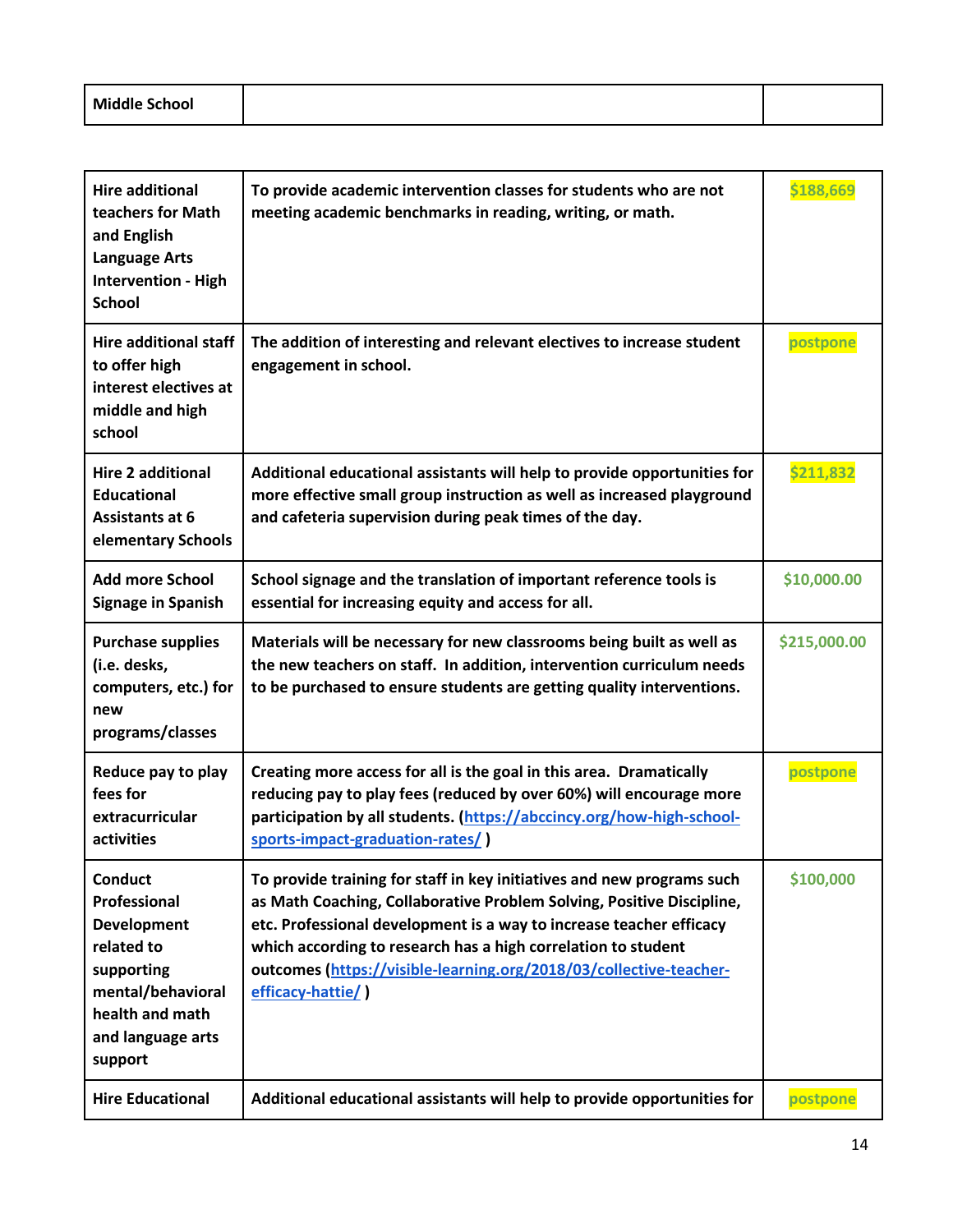| <b>Assistant Support -</b><br><b>Middle School</b> | more effective small group instruction as well as increased playground<br>and cafeteria supervision during peak times of the day. |           |
|----------------------------------------------------|-----------------------------------------------------------------------------------------------------------------------------------|-----------|
| <b>Hire district</b><br>programmer                 | Additional support in programming will assist us with data collection<br>and response to data will increase                       | \$100,000 |
|                                                    | Administrative Fees   Covers the cost of administration of the grant                                                              | \$57,739  |

## *ACTIVITIES: (This is considered your budget narrative) What are the focused ways you plan to utilize the SIA investment (and possibly other braided funds) to reach your identified outcomes?*

Grants Pass School District operates under fiscally prudent guidelines as established by our School Board. These guidelines are the "Generally Accepted Accounting Principles" that conform to state laws and regulations. These practices are outlined in School Board Policy DI.

We will use SIA investments along with General Fund, High School Success Grant and Federal Fund grant dollars to implement a well-rounded educational experience for all students. For example, SIA funded educational assistants (EAs) will work with Title I funded EAs under the supervision and direction of Title I teachers to run small group skill groups that reduce instructional group sizes and target specific skill gaps for all students. The District will use SIA dollars, Capital Projects funds and seismic retrofit grant dollars in a braided fashion in order to create the additional middle school space (classrooms) needed for implementing math and Language Arts interventions and high interest electives.

# **ACTIVITIES:** *(This is considered your budget narrative)* **Who is responsible for implementing the activities and investments? What are the timelines for changes in strategy?**

The superintendent and district leadership team will coordinate the efforts to add physical space throughout the district that will provide new and additional interventions and programs. District administration will coordinate with outside agencies in areas of investment that will not be directly provided by district staff (mental health and homeless supports). With district level support, building administrators will be responsible for hiring additional staff and coordinating services in their respective locations.

Evaluation of outcomes will dictate the timelines for changes in strategy. It is important to recognize that with the implementation of new strategies, programs, and investments that reflection and appropriate revision is appropriate and necessary. We will at least annually evaluate the impact of these new investments based on measures of student success aligned with our continuous improvement plan. We would not anticipate a significant change in strategy in the near future (5 years or more).

#### **ACTIVITIES:** *(This is considered your budget narrative)* **What is your model for continuous evaluation of the return on investment or impact of this investment? How are the resources allocations in your budget reflective of the changes your planning is intended to cause? Where do you expect to put most of your focus, resources, and energy your first year?**

Grants Pass School District will use both quantitative and qualitative data at frequent intervals to evaluate the return on investment. Data will be disaggregated based on demographics to determine the opportunity and achievement gaps. Ongoing formative assessment tools will also be used to monitor plan and adjust supports and determine needs. Particular indicators aligned to our continuous improvement plan are 3rd grade reading achievement attendance and 9th grade on track to graduation.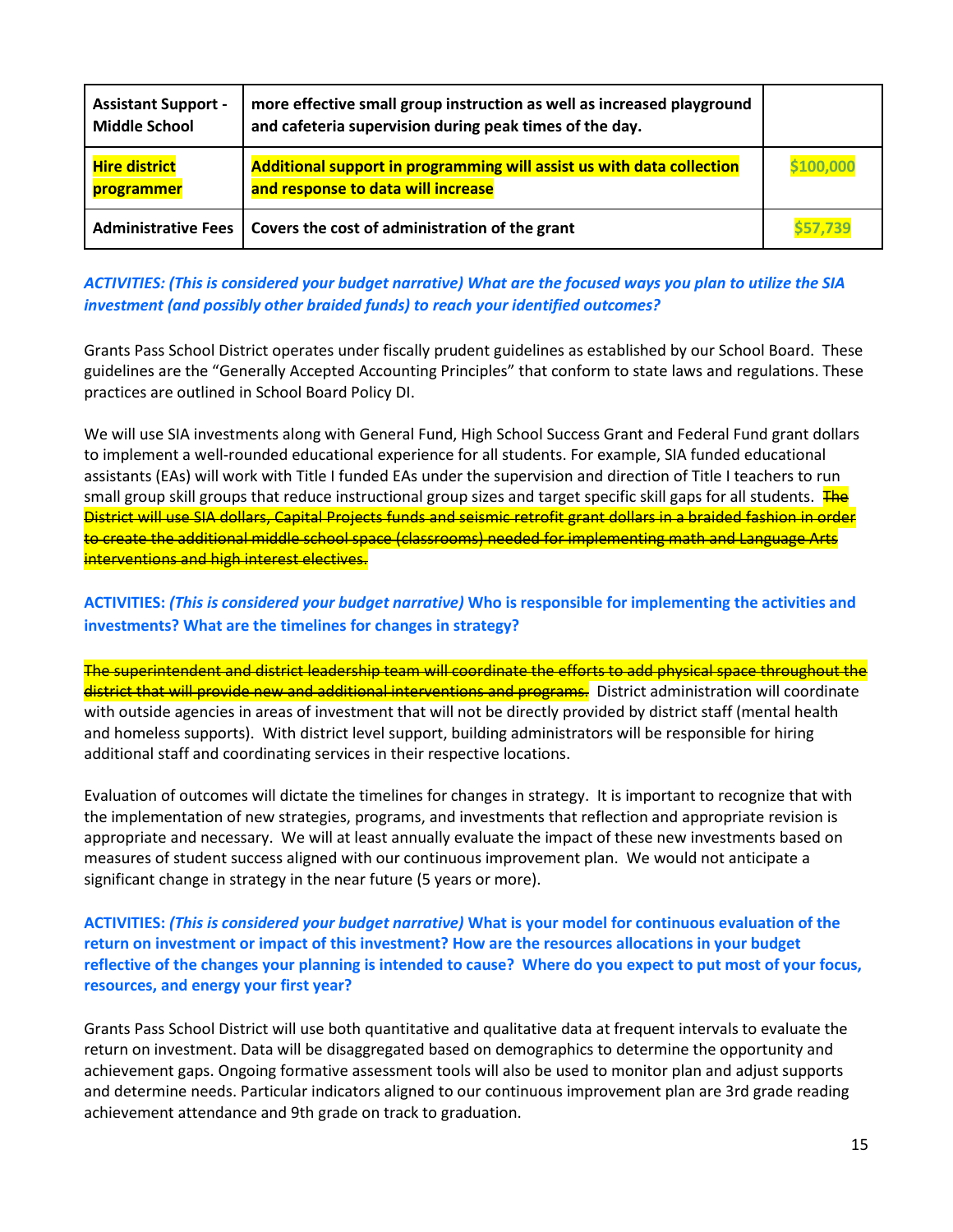We use universal screening and progress monitoring data, formative assessments, and research-based interventions matched to students' needs. Frameworks such as Positive Behavioral Interventions and Supports (PBIS) and Response to Instruction and intervention (RTIi) align with Multi Tiered Systems of Support (MTSS). All MTSS systems include shared leadership, using data to inform decisions about student supports, and evidencebased instruction and intervention. Data review and program adjustments are built into our current MTSS system.

School level data is reviewed by site councils, PTAs and all staff. District level data is reviewed by our school board, TIDE team and the Parent Advisory Council as well as administration.

Academic Return on Investment (A-ROI) is the practice of scientifically evaluating the cost-effectiveness of academic programs and then deciding where to allocate resources accordingly. It is a structured approach to determining if you are getting value for your investment. At its core, the goal of A-ROI is to make a practical connection between academic and financial decision making. We are following the GFOA's work in this area which includes six conceptual foundations:

- 1). Reconsider your knowledge of what really works;
- 2). Define the problem before seeking its solution:
- 3). Follow the scientific method;
- 4). Seek out the greatest net benefit;
- 5). Ignore sunk costs;
- 6). Pay attention to opportunity costs.

Using the A-ROI lens helped to inform decision making as to what programs/practices will best serve the needs of those populations identified as being under served through the community engagement process. The fully loaded costs for implementation of these programs are what have been included in our SIA budget.

A-ROI is a forward-looking measure so we will be evaluating the programs being implemented using the A-ROI principle of comparing academic gains to the costs incurred. We also acknowledge that A-ROI cannot solely capture the value of a program from a purely monetary perspective as there is a distinctly human element to education that can not be assigned a profit or loss measure too. We are striving to take a balanced evaluation approach that allows us to take into consideration not just the cost compared to academic achievement but also the social emotional benefit students are realizing from the implementation of the measures identified through our community engagement process.

# **PRIORITIES:** *(For tiered planning)* **Using "high/medium/low" or "A/B/C" please provide a narrative description of your priorities over the first three years.**

The process of deciding which activities we should engage in to meet our goals and strategies has resulted in the following list of important priorities to meet our goals. These activities have been assessed by numerous community groups and have been processed using the Equity Lens to assure that the activity supports our diverse learner population.

High

- Add physical space at North Middle School (4 classrooms for ELA and Math), South Middle School (4 classrooms for ELA and Math), Gladiola Alternative Campus (Discovery Program and expulsion placement), and Riverside Elementary (Stepping Stones behavioral health program)
- Add 1.0 Confidential staff for district programming needs
- Add 6.0 Certified FTE for middle schools to provide math and ELA interventions and reduce class sizes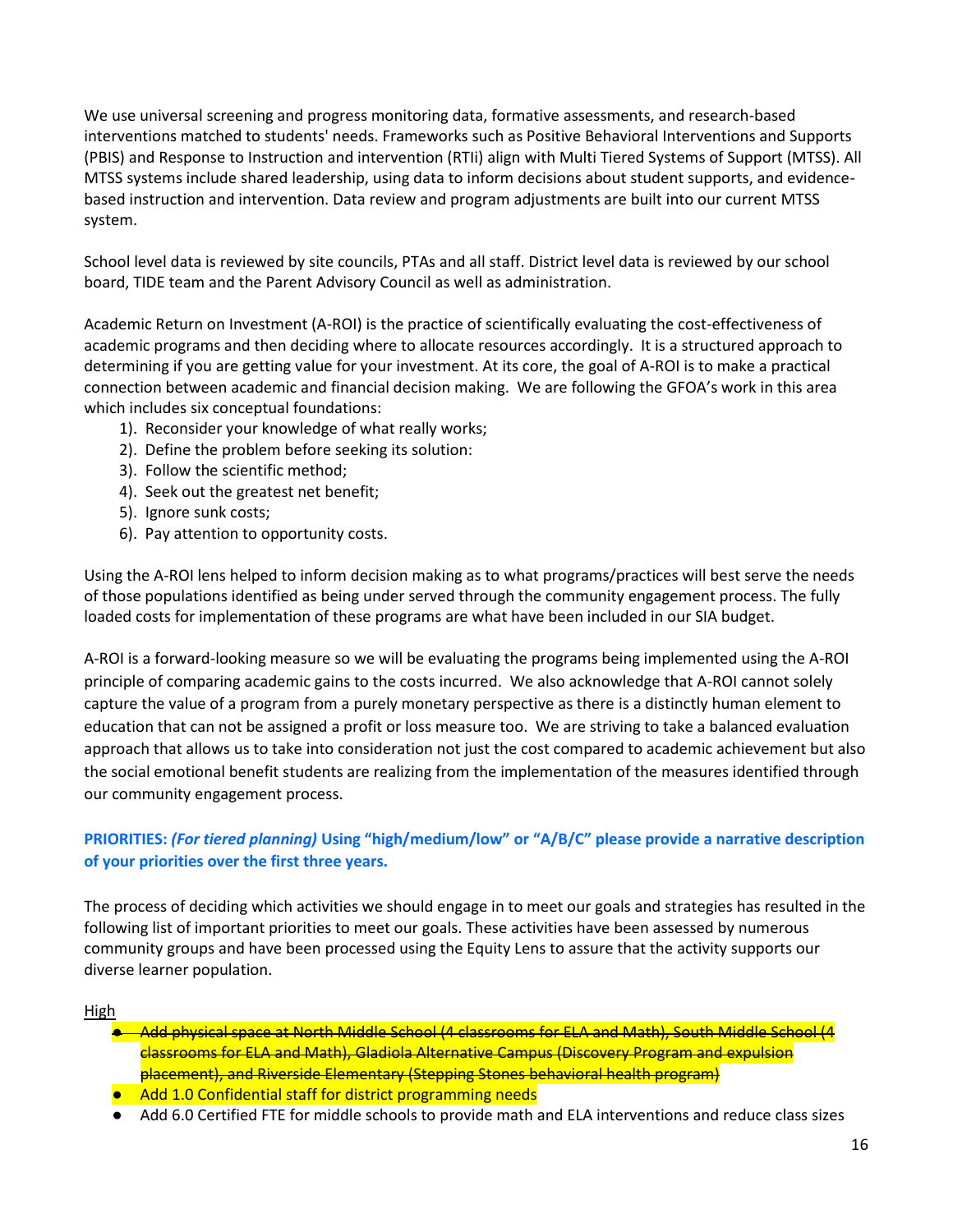- Add 2.0 Certified FTE for high school to provide math and ELA interventions and reduce class sizes
- Add 1.0 FTE for an additional School Nurse
- Add 3.0 Certified FTE of Elementary Behavior Intervention Specialists
- Add 1.0 Certified Stepping Stones Teacher
- Add contracted services with Options for Southern Oregon (mental health)
- Add 2.0 FTE Classified staff to support additional Stepping Stones program
- Add 1.0 FTE Certified staff as an elementary dean / behavior support
- Add additional contracted services with Maslow Project (homeless supports)
- Add 1.0 FTE Certified staff for Equity, Diversity, and Inclusion Coordinator
- Add 1.0 FTE Certified staff as a TOSA for Special Education support
- Add 2.0 FTE Classified staff to support the Discovery Program at middle school level
- Add 12.0 FTE Classified staff to support supervision and intervention at the elementary level
- Add 4.0 FTE Classified staff to support supervision and intervention at the middle school level
- Add 3.0 FTE Classified staff to support supervision and intervention at the high school level
- Remove all class fees at Grants Pass High School
- Reduce 'Pay to Participate' fees at middle and high school levels
- Expand summer school offerings (Kinder Camp, 5th to 6th grade transitions, Summer STEM Camps, AVID Summer Bridge, etc.)
- Add after-school programs (fund club advisors, partner with outside organizations, etc.)
- Add school signage in Spanish at multiple sites
- Miscellaneous supplies to support additional staff (computers, curriculum, etc.)

#### Medium

- Add a 2nd elementary dean / behavior support at next highest need school
- Add. 1.0 Certified FTE for middle school Discovery Program
- Add high-interest electives at both middle schools
- Increase contract for services with The Maslow Project (homeless)
- 'Family Engagement' professional development for all staff
- Attendance support FTE for middle schools
- Instructional Coaches at middle and high school
- Additional librarian to support the district
- 1.0 Certified Special Education teacher at middle school level
- 2.0 Classified FTE for middle school special education
- Add 1.0 FTE for high interest elective at the high school
- Add 6.0 Classified FTE to support elementary learning centers / behavioral supports
- Increase contracted services with Josephine County Juvenile Justice

If we are unable to hire staff outlined in our SIA application as a high priority, we would move to the identified medium level activities and plan on recruiting early for the 21-22 school year.

#### *Describe how you used an equity lens or tool.*

After initial information was gathered from the public community gathering opportunities in the fall of 2019, we consulted with our local Education Service District's office of equity director for the most appropriate equity lens and tool for our process. The recommendation was to use the Oregon Department of Education's Equity tool listed in "Appendix B Equity Lens" in the state's guidance for SIA.

The equity questions were used for the follow-up community meetings to assess the suggestions. Each committee was given spreadsheets with the grouped ideas: behavioral and mental health, instructional time, and academic growth. For Spanish-speaking participants, documents were translated and interpreters were present to support language needs.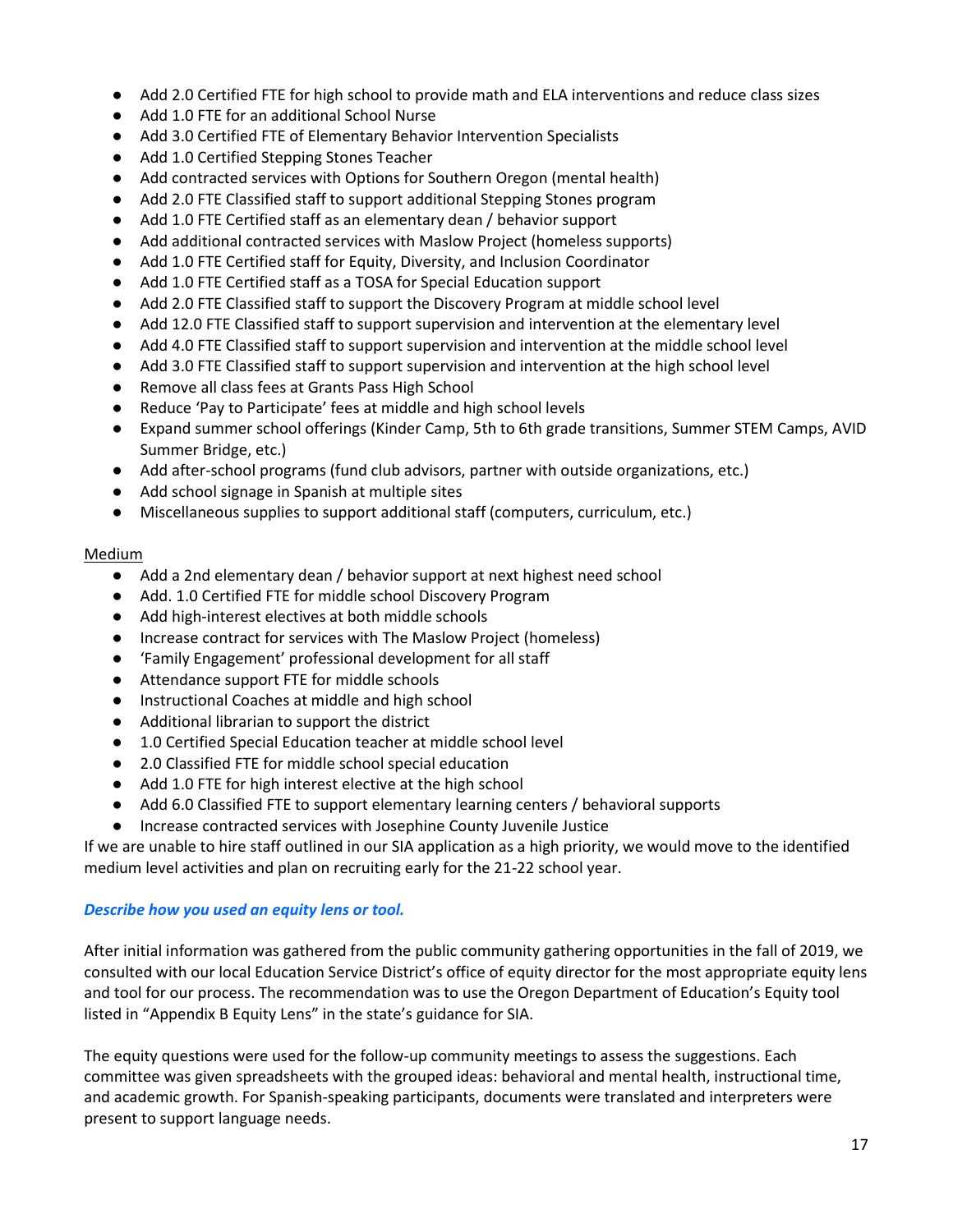From the Equity Lens Tool, we chose the questions that were a fit for the topics that the community groups generated. Those questions included:

- Who are the racial/ethnical and underserved groups affected?
- What is the potential impact of the resource allocation and strategic investment to these groups
- Does the decision being made ignore or worsen existing disparities or produce other unintended consequences?
- What is the impact on eliminating the opportunity gap?
- How will you modify or enhance your strategies to ensure each learner and communities' individual and cultural needs are met?

In addition, we included an Academic Achievement question for participants to rate how well the suggestions would positively impact academics. This question was: How will this increase student academic achievement?

# **Part Six: Use of Funds**

#### *Identify which allowable use(s) will be designated to meet student mental and behavioral needs.*

Based on all of our community input and data analysis, supporting the mental and behavioral needs of our students was of the highest priority. To meet these needs we require highly qualified staff supported with targeted professional development. We plan to increase the number of Behavior Intervention Specialists, educational assistants, site-based behavior classrooms, and school nurses to work in partnership with current staff and community partners. We plan on investing in evidence-based professional development to support all staff in providing the highest quality support for our students.

#### [https://www.nasponline.org/resources-and-publications/resources-and-podcasts/mental-health/school](https://www.nasponline.org/resources-and-publications/resources-and-podcasts/mental-health/school-psychology-and-mental-health/school-based-mental-health-services)[psychology-and-mental-health/school-based-mental-health-services](https://www.nasponline.org/resources-and-publications/resources-and-podcasts/mental-health/school-psychology-and-mental-health/school-based-mental-health-services)

We also know from our community input and achievement data that we have continued work to do in meeting and exceeding state academic standards for all students and for targeted subpopulations. To meet these needs we plan to hire elective, math, and English Language Arts teachers at the secondary level as well as additional educational assistants at the elementary level to decrease student to teacher ratios and provide high-interest classes and targeted intervention classes. We also plan to increase after-school and summer school learning opportunities K-5 and provide transportation to remove possible barriers from participation.

### *Identify how you will meet the needs of focal groups. The act supports "targeted universalism." This means that all students can benefit while focus can be given to target or focal student groups. Describe the potential academic impact for all students and the focal student groups based on your plan to use funds.*

We believe our plan addresses the needs of all students as well as providing supports that will assist in closing the achievement gap for our targeted sub populations: students experiencing homelessness, students with disabilities, and English Language Learning students. We first identified subpopulation achievement opportunity gaps by analyzing disaggregated data. We also made sure to engage in two-way information gathering with targeted families that represent under achieving populations so all voices could contribute to our SIA plan. We used the Oregon Equity Tool to reflect on our outcomes, strategies, and activities through an equity lens.

One example of an investment targeted to meeting the needs of a focal group that will positively impact all